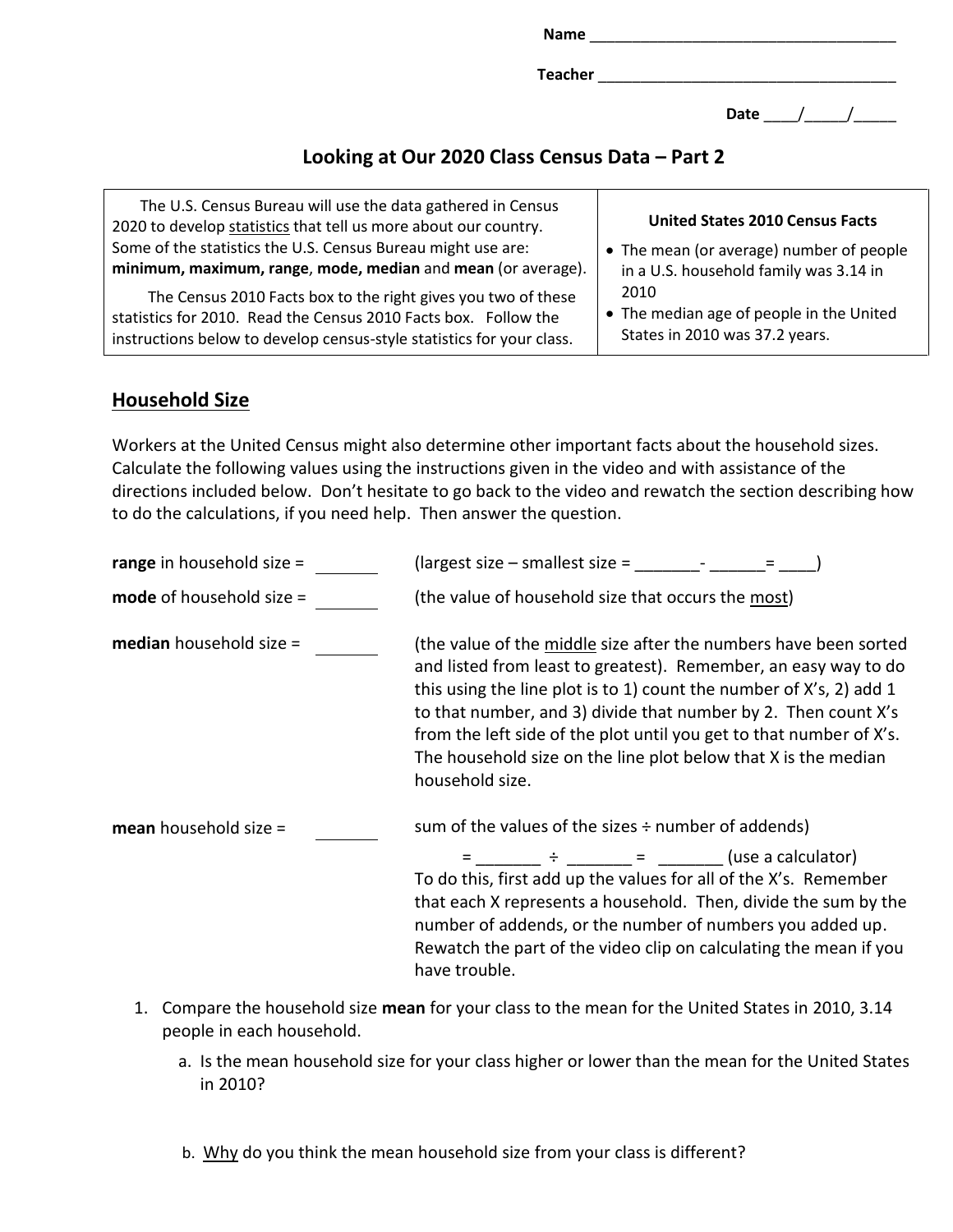## **Ages of People in Households**

Calculate the following values using the instructions given in the video and with assistance of the directions included below. Don't hesitate to go back to the video and rewatch the section describing how to do the calculations if you need help. Then answer the questions.

| range in age =  | (highest age $-$ lowest age $=$                                                                                                                                                                                                                                                                                                                                                              |
|-----------------|----------------------------------------------------------------------------------------------------------------------------------------------------------------------------------------------------------------------------------------------------------------------------------------------------------------------------------------------------------------------------------------------|
| mode of age $=$ | (the value of the age that occurs the most                                                                                                                                                                                                                                                                                                                                                   |
| median age =    | (the value of the middle age after the ages have been sorted and<br>listed from least to greatest). Remember, an easy way to do this<br>using a line plot is to 1) count the number of X's, 2) add 1 to that<br>number and then 3) divide that number by 2. Then count X's<br>from the left side of the plot until you get to that number of X's.<br>The age below that X is the median age. |

- 2. Compare the **median age** you calculated for ages of people in households for your class to the national median age for the United States in 2010, 37.2 years.
	- a. Is the median age for people in households in your class higher or lower than the national age?
	- b. About how many years much is it higher or lower?
	- c. Why do you think your class' median age is different from the national median age?
- 3. How do you think the range, mode, and median age you calculated for your class would compare to other classes in the same grade  $\rightarrow$  About the same? Lower? Higher? Explain your reasoning.
- 4. How do you think the range, mode, and age you calculated for your class would compare to other classes in other grades  $\rightarrow$  About the same? Lower? Higher? Explain your reasoning.